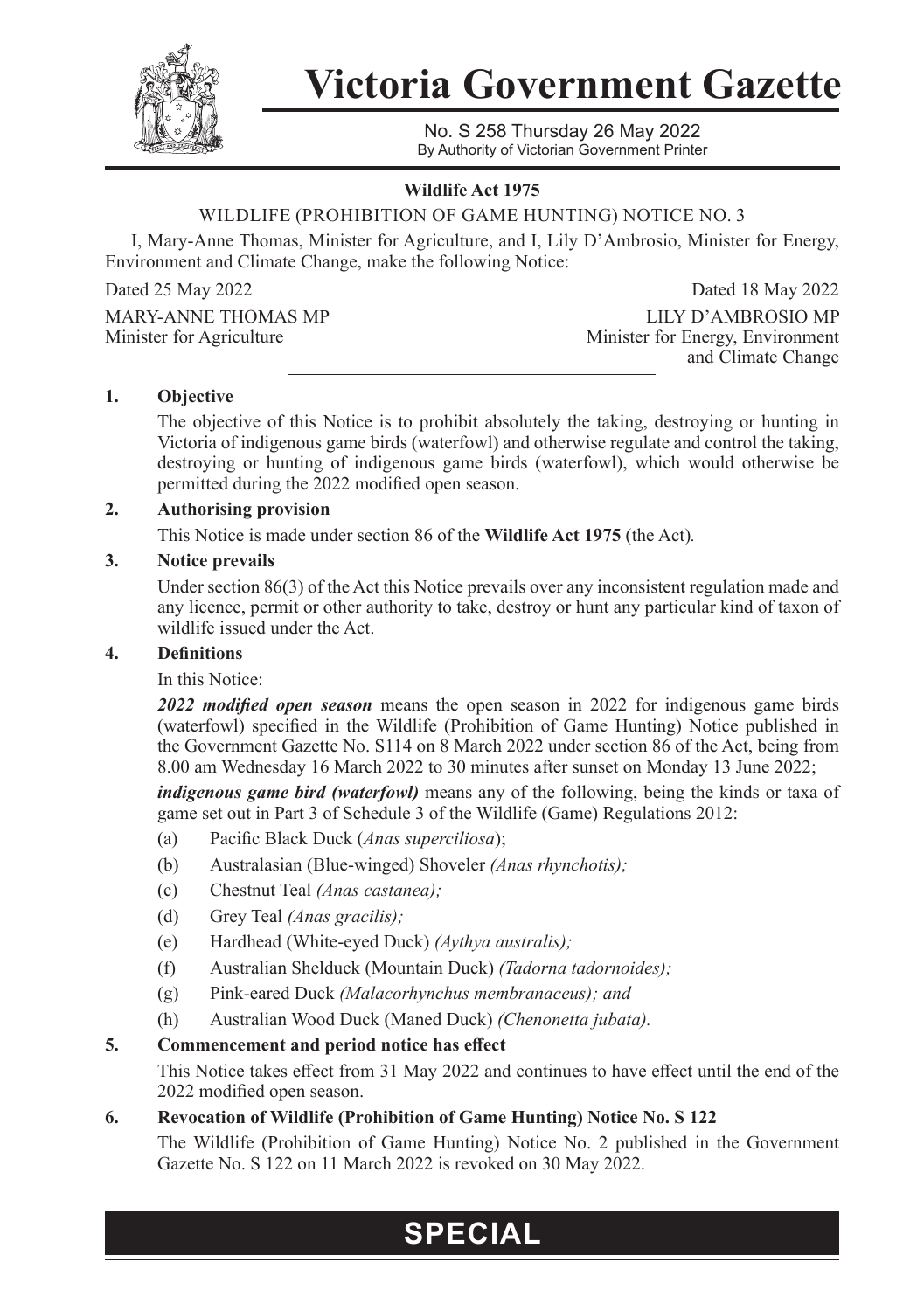# **7. Prohibition on hunting of indigenous game birds (waterfowl)**

The taking, destroying or hunting of any indigenous game bird (waterfowl) is prohibited during the 2022 modified open season in the areas described in the table below:

| <b>Area Name</b>                               | <b>Location and Description</b>                                                                                                                                                                                                                                                                                                                                                                                           |  |
|------------------------------------------------|---------------------------------------------------------------------------------------------------------------------------------------------------------------------------------------------------------------------------------------------------------------------------------------------------------------------------------------------------------------------------------------------------------------------------|--|
| Kow Swamp                                      | Located in the Campaspe Shire, near Gunbower. The area includes all of<br>Kow Swamp up to the Taylors Creek outflow regulator (144°19'01"E,<br>35°57′05″S), the Box Bridge regulator (144°15′50″E, 35°55′52″S), and<br>south to the bridge on the Picanniny Creek (144°16'44"E, 35°59'34"S).                                                                                                                              |  |
| Reedy Lakes                                    | Located in the Gannawarra Shire, near Kerang. The area includes all of<br>First, Second (Middle) and Third Reedy Lakes. The western boundary is<br>defined by Flood Lane (starting from 143°51'41"E, 35°37'59"S) south to the<br>Murray Valley Highway (143°51'20"E, 35°39'32"S) and the Murray Valley<br>Highway to the intersection of Apex Park Road (143°52'39"E, 35°41'22"S).<br>The southern boundary is Apex Road. |  |
| Richardson River                               | Located in the Buloke Shire. The boundary being the mouth of the<br>Richardson River at Lake Buloke (142°57'44"E 36°19'25"S) up to and<br>including the Sunraysia Highway Bridge (142°57'44"E 36°19'25"S).                                                                                                                                                                                                                |  |
| Tower Hill State<br>Game Reserve-<br>West lake | The western lake of Tower Hill State Game Reserve, as shown by the<br>hatching on the map below, located in the Warrnambool City approximately<br>13 km north-west of Warrnambool. The northern point of closure is<br>the line between 38°18'29.17"S, 142°21'14.38"E and 38°18'38.92"S,<br>1425°21'14.38"E.                                                                                                              |  |
|                                                | <b>Towerhill</b><br>Lake<br>100                                                                                                                                                                                                                                                                                                                                                                                           |  |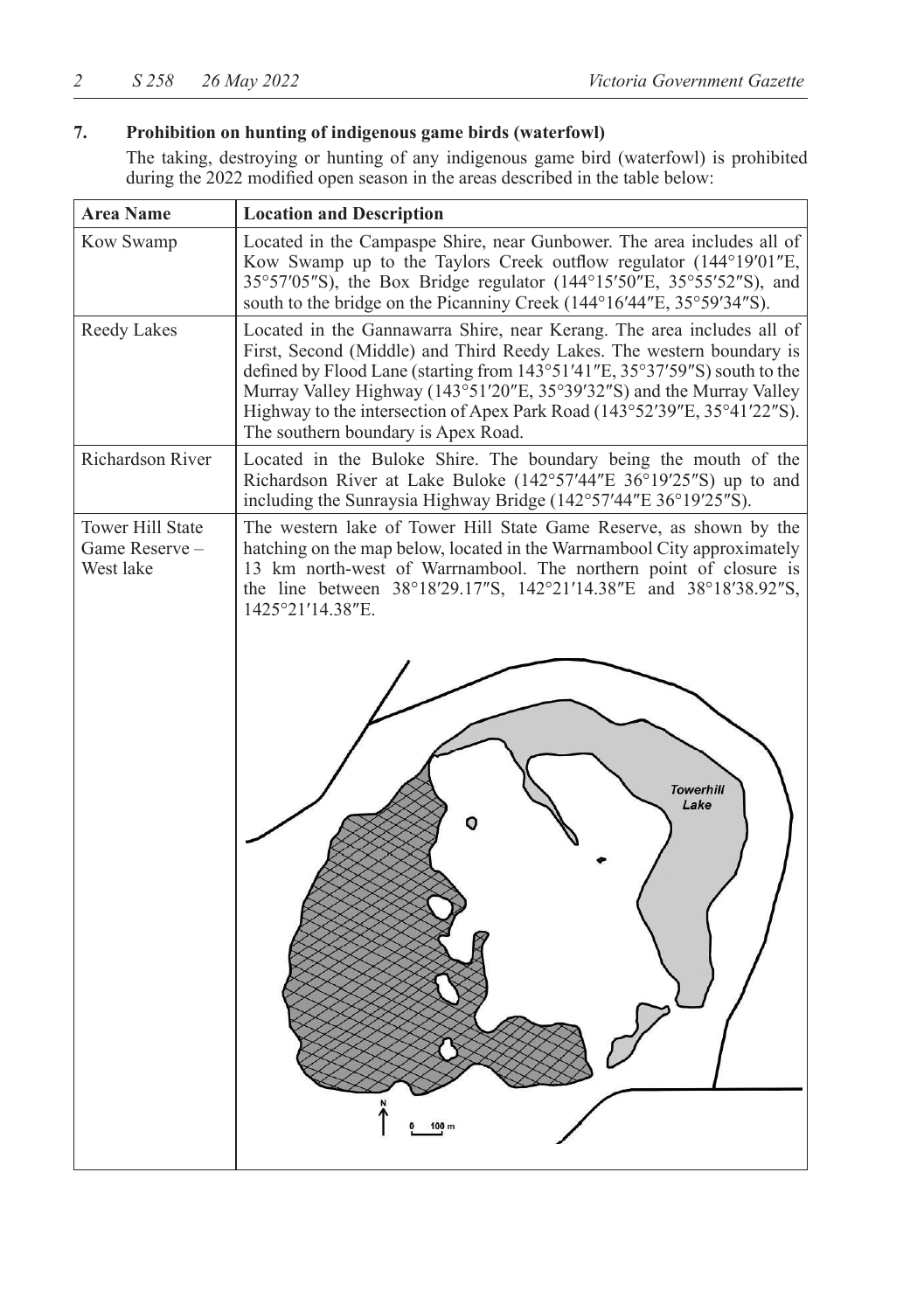| <b>Area Name</b>                       | <b>Location and Description</b>                                                                                           |
|----------------------------------------|---------------------------------------------------------------------------------------------------------------------------|
| Lake Muirhead<br>State Game<br>Reserve | The whole of Lake Muirhead State Game Reserve, approximately 14 km<br>north-west of Willaura located in Ararat Rural City |
| Green Swamp<br>State Game<br>Reserve   | The whole of Green Swamp State Game Reserve, located in the Ararat Rural<br>City, near Glenthompson                       |
| Bryan Swamp<br>State Game<br>Reserve   | The whole of Bryan Swamp State Game Reserve, located in the Southern<br>Grampians Shire, northwest of Dunkeld             |

#### **8. Contravention of Notice**

A person must not contravene any part of this Notice.

Penalty: 25 penalty units.

**Note:** Unless modified by this Notice, the matters specified in the Wildlife (Prohibition of Game Hunting) Notice published in Government Gazette No. S 114 on 8 March 2022 continue to apply in respect of the modified 2022 open season, including the prohibition of the taking, destroying or hunting of the Australasian (Blue-winged) Shoveler (*Anas rhynchotis*) and Hardhead (White-eyed Duck) (*Aythya australis*) specified in Clause 6 of that Notice and the modification of the default bag limit specified in Clause 7 of that Notice.